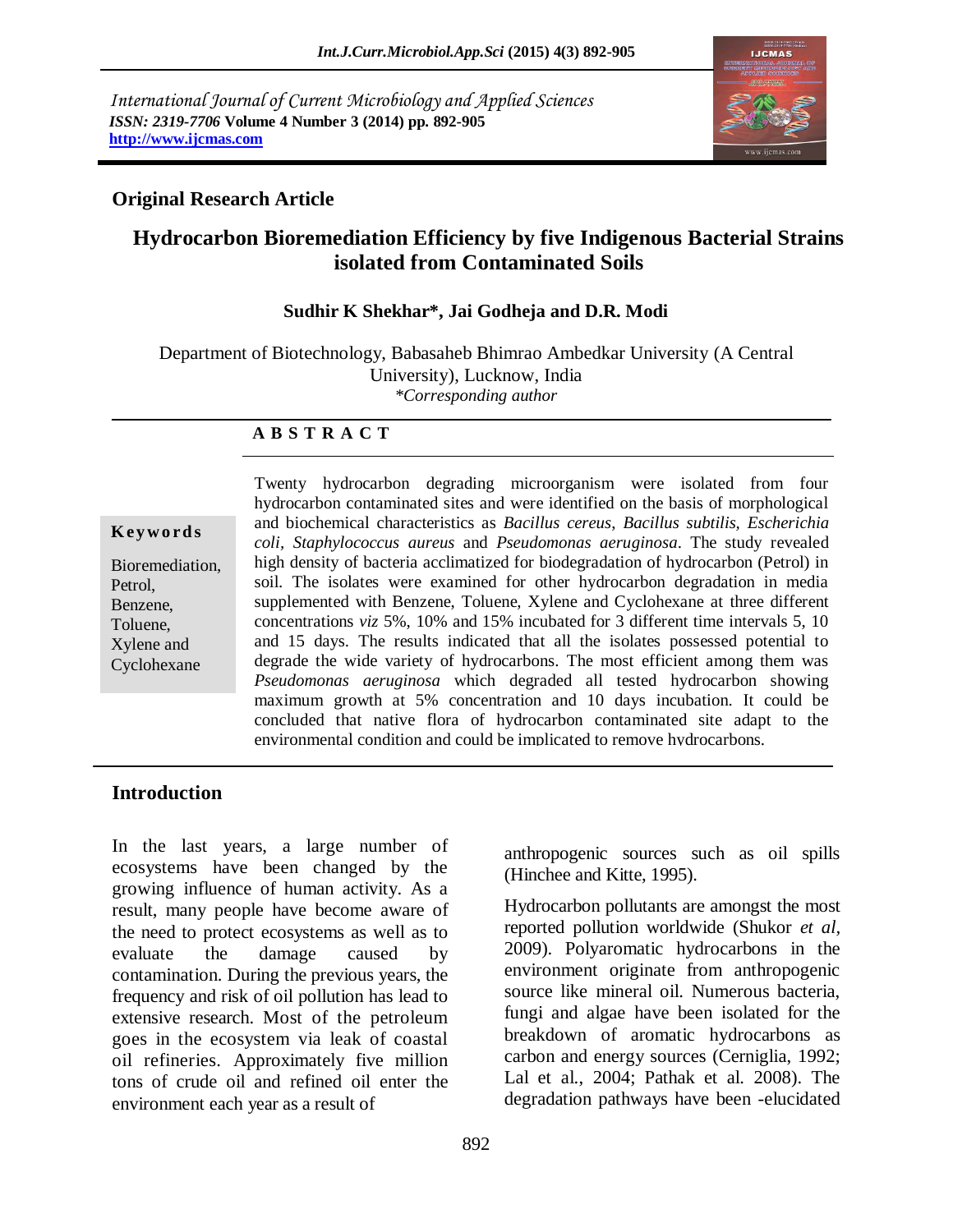PAHs present as natural constituents in fossils fuels, are formed during the incomplete combustion of organic materials ( Lee et al., 1981; Wang et al., 1999; Desche Anes et al., 1996). PAHs can exert toxic effects or possess mutagenic, teratogenic, or carcinogenic properties (Heitkamp and Cerniglia, 1987).

Some microorganisms can utilize the hydrocarbons as sole carbon sources for getting their energy and metabolic activities (Jyothi et al.,2012). Biodegradation is a complex process that depends on the nature of petroleum and also on the amount of the hydrocarbons present (Das et al.,2011). The microbes can utilize the hydrocarbons depending on the chemical nature of the compounds within the petroleum mixture (Adeline et al.,2009). Hydrocarbon degrading microorganisms usually exist in very low abundance in aquatic environments (Sivaraman et al., 2011). Biodegradation of bacteria is considered as the most active process in petroleum degradation and they are the primary degraders of spilled oil (Rahman et al.,2003; Brooijmans et al.,2009) and this is specially carried out largely by diverse bacterial populations, mostly by Pseudomonas species (Boboye et al.,2010; Dubey et al.,2009).

There are so many known consortia of microorganisms which can degrade mineral oil hydrocarbons under laboratory or field conditions (Ratajczak et al.,1998; Wikstrom et al.,1996). This work is concentrated on isolation and identification of hydrocarbon degrading bacteria associated with petrol and diesel oil contaminated sites in India and also to test their ability to degrade different hydrocarbons. The expected interpretation of this study will provide information on the bacterial population, hydrocarbon-degrading microorganisms and their degrading ability of diesel because these bacteria can utilize

the hydrocarbons as carbon source. Biodegradation by indigenous populations of microorganisms is one of the primary mechanisms by which petroleum and other hydrocarbon pollutants can be removed from the environment (Ulrici et al.,2000) and this process is also cheaper than the other remediation technologies (Leahy et al.,1990).

# **Materials and Methods**

Samples were collected randomly from Fuel oil pumps of Mathura oil refinery, Barauni oil refinery, Haldia oil refinery, Paradip oil refinery at a depth within 1-5cm from the surface of the soil using sterile spatula and were placed in pre sterilized polythene bags and tightly packed. Samples were immediately transferred to the laboratory for analysis and stored at 4°C for further processing.

### **Isolation of Hydrocarbon degrading Bacteria**

One gram of dried soil sample was dissolved in 9ml of distilled water and agitated vigorously. A 10 fold serial dilution was done followed pour plate method. Soil sample was serially diluted upto  $10^{-7}$ dilution and 1 ml from each dilution poured in Petri plate followed by addition of 20ml of molten Bushnell Haas-Agar medium at around 50°C. After gently rotating, the plates were incubated at 37°C for 24 hours and uninoculated plate was serve as media control and then enumeration of different isolates were carried out (Santhini*et al.,* 2009). Culturally different colonies were selected and streaked over Bushnell Hass-Agar medium supplemented with 5% petrol. Uninoculated media plate was serve as control. Incubation was done at 28˚C for upto7 days and growth were examined. Isolates were maintained on Nutrient agar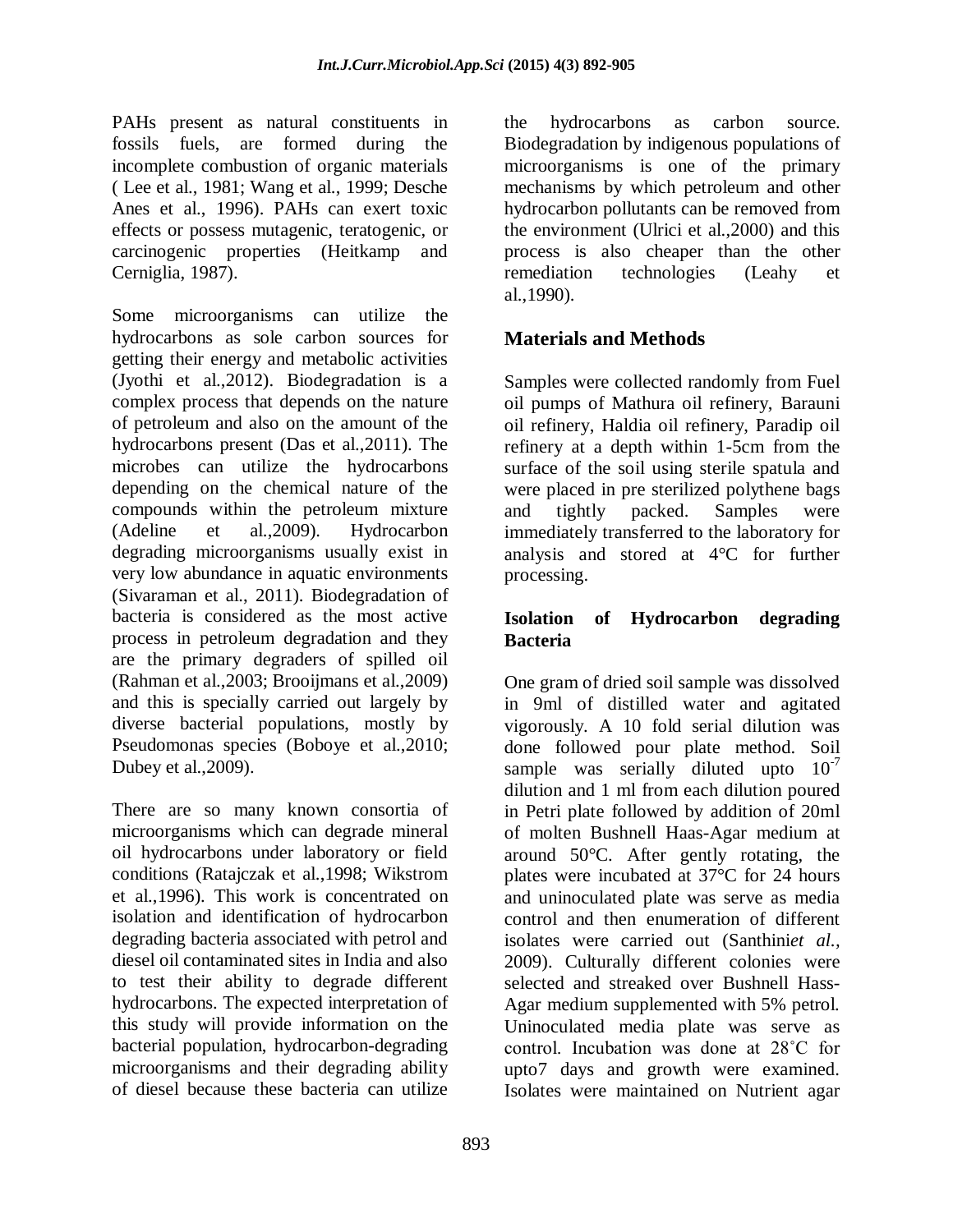slants which were subcultured at 15 days interval and were incubated at 37°C for 24- 42 hours and then stored at 4°C.

### **Identification of hydrocarbon utilizing bacteria**

The identification was done by cultural (margin, colour, texture and elevation), morphological and biochemical analysis as per Bergey's Manual of Systemic Bacteriology (Holt *et al*., 1994).

## **Effect of Temperature and pH**

The effect of temperature and pH on the growth and degradation will be studied by using Bushnell-Haas broth supplemented with petrol (5%) will inoculate with the isolates and incubate at different temperatures (10 $^{\circ}$ C, 20 $^{\circ}$ C, 30 $^{\circ}$ C, 40 $^{\circ}$ C, 50°C) and different pH (5.5, 6.5, 7.5, 8.5 and 9.5) for this uninoculated tubes will be serve as control. Growth and degradation of the organism will be assayed by optical density (O.D) measurement at 600nm. (Rahman and Rahman, 2002).

### **Evaluation of the specific degradation capacity of selected solid and liquid hydrocarbons**

Biodegradation capability of the organism were determined the method given by Santhini*etal*., (2009). In order to monitor the liquid hydrocarbon degradation, overnight cultures were inoculated on Bushnell-Haas medium at pH 7.0 supplemented with hydrocarbon  $(5-15\% \text{v/v})$  then the tubes were incubated at 37°C. Uninoculated medium with hydrocarbon were served as a control. Growth of the organism was assayed by optical density (O.D) measurement at 620nm. The inoculated and uninoculated tubes were incubated at 37°C for 5-15 days and examined regularly for growth in

Benzene, Toluene, Xylene, Cyclohexane.

### **Results and Discussion**

### **Isolation of Hydrocarbon degrading Bacteria**

The samples of hydrocarbon contaminated soil supplemented with various hydrocarbons showed the growth of *Pseudomonas aeruoginosa, Bacillus subtilis, Bacillus cereus, E.coli and Staphylococcus aureus.* These organisms were found to be actively growing in petrol during the study of the 40 hydrocarbon contaminated soils. A total of twenty positive isolates of bacterial species were identified out of which 9 (45%) were isolated from Mathura oil refinery, 6 (30 %) from Barauni oil refinery, 4 (20 %) from Haldia oil refinery and 1 (5 %) from Paradip oil refinery. Maximum isolates were of *Psuedomonas aeruginosa* 9 (45%) followed by *Bacillus subtilis* 6 (30 %), *Bacillus cereus* 3 (15 %), *E. Coli* 1 (5 %) and *Staphylococcus aureus* 1 (5%).

### **Microbial distribution in Hydrocarbon contaminated soil samples.**

The highest population was observed from the soil sample of Mathura oil refinery. The bacterial counts were recorded as  $4.26 \times 10^6$ in this sample. Plate count of viable bacteria from Barauni oil refinery and Haldia oil refinery was determined to be in order of 3.4 x  $10^6$  and 3.04 x  $10^6$ . The least count of bacteria was determined in the soil sample from Paradip oil refinery as  $2.58 \times 10^6$ .

### **Identification of hydrocarbon utilizing bacteria**

After evaluation of colony morphology, cell morphology, utilization of carbon source and biochemical characteristics the isolates were identified as *Pseudomonas aeruoginosa, Bacillus subtilis, Bacillus cereus, E.coli and Staphylococcus aureus.*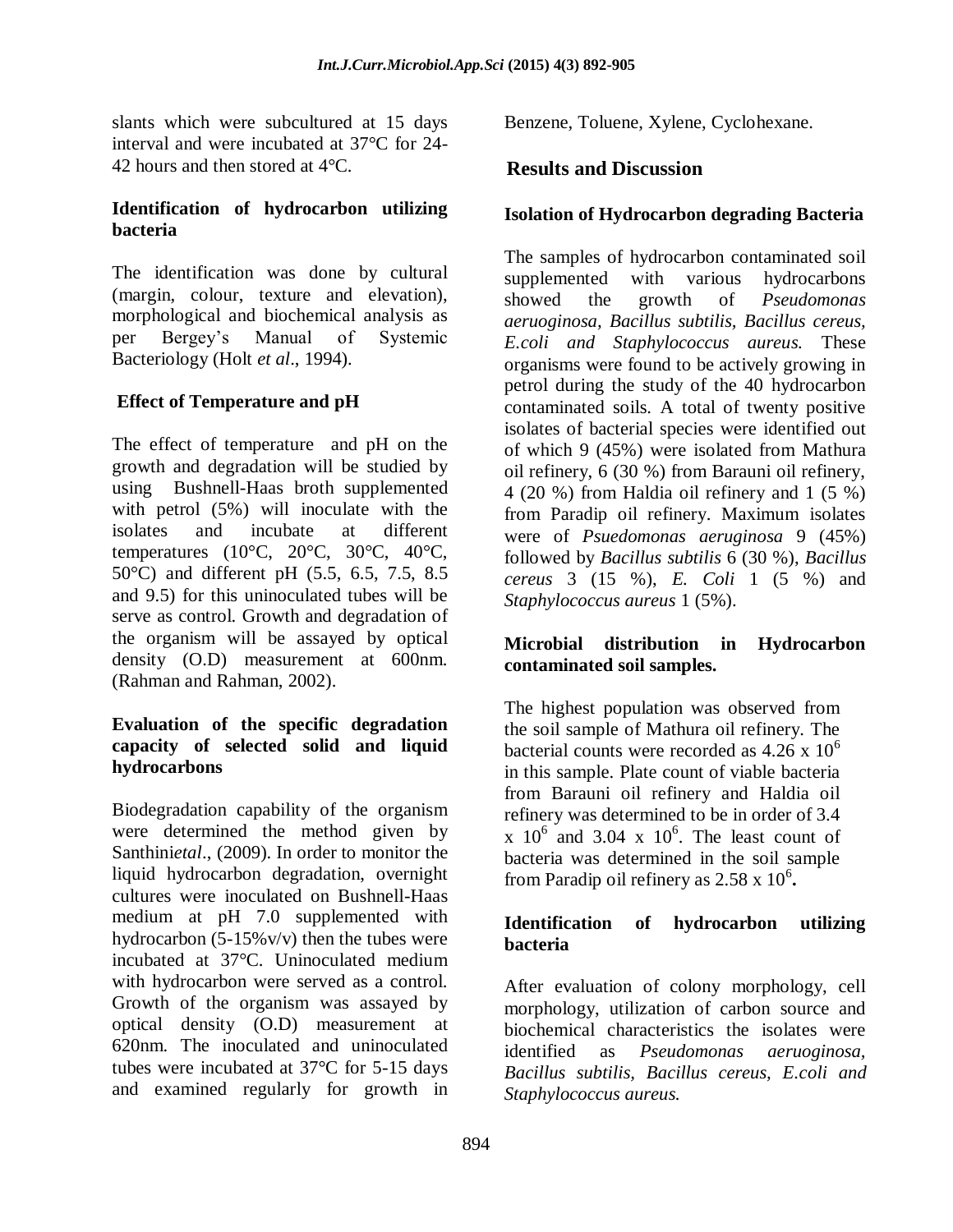### **Effect of Temperature on hydrocarbon degrading bacteria**

Hydrocarbon degrading bacteria grow optimally in a wide range of temperature ranging from  $27^0C$  to  $37^0C$ . Growth decreases dramatically at higher temperature. *Pseudomonas aeruoginosa* showed highest growth at 30°C temperature at media supplemented with 5% petrol while *Bacillus cereus* and *Bacillus subtilis* showed maximum growth at 40°C whereas *E.coli* and *Staphylococcus aureus* showed high growth at 30°C. All these bacteria show less growth at low as well as high temperature.

### **Effect of pH on hydrocarbon degrading bacteria**

Maintenance of pH in bacterial medium is important since pH strongly affect bacterial growth. The optimal pH that supported growth of bacteria was range between 6.5 to 7.5 *Pseudomonas aeruoginosa Bacillus subtilis, Bacillus cereus, Staphylococcus aureus and E. coli* showed highest growth at pH 7.5 at media supplemented with 5% petrol. All these bacteria show very low growth at low as well as high pH.

### **Hydrocarbon degradation capacity of**  *Pseudomonas aeruoginosa.*

Among the hydrocarbons used for the degradation studies by *Pseudomonas aeruoginosa* degradation was observed maximum in petrol (0.68) followed by cyclohexane (0.65), toluene (0.64), xylene (0.62) and with a minimum hydrocarbons degradation with benzene (0.53).

The degradation process was observed to gradually increase with the peak value at 10 days and then a gradual decrease in the optical density was observed. While testing

the concentrations of hydrocarbons, 5% hydrocarbons concentration was found to be most effective for degradation as compared to 10% and 15% hydrocarbons concentration.

### **Hydrocarbon degradation capacity of**  *Bacillus subtilis.*

Among the hydrocarbons used for the evaluation of the degradation ability for *Bacillus subtilis,* benzene (0.67) was maximally degraded, followed by the hydrocarbons toluene (0.65), cyclohexane  $(0.54)$ , xylene  $(0.51)$  and petrol  $(0.47)$ . The concentration of 5% was found to be more pronounced for the degradation of the hydrocarbons by *Bacillus subtilis* as compared to 10% and 15% concentrations.

There was significant increase in the degradation of hydrocarbons by *Bacillus subtilis* with respect to the time, *i.e.* from 0 days towards 15 days.

### **Hydrocarbon degradation capacity of**  *Bacillus cereus.*

The degradation capacity of *bacillus cereus*  was observed maximum with petrol (0.52) followed by other hydrocarbon *viz* xylene  $(0.5)$ , cyclohexane  $(0.48)$ , toluene  $(0.47)$  and benzene (0.46). The degradation was found to gradually increase up to 15 days of incubation.

A decreasing trend in optical density was observed. Even with *bacillus cereus* 5% hydrocarbon concentration was found to be optimum for hydrocarbon degradation. Significant increase in the degradation of hydrocarbon by *bacillus cereus* was found with respect to time*, i.e.,* from 0 hour to 15 days, then a decrease towards 15 days at 10% and 15% concentration was observed.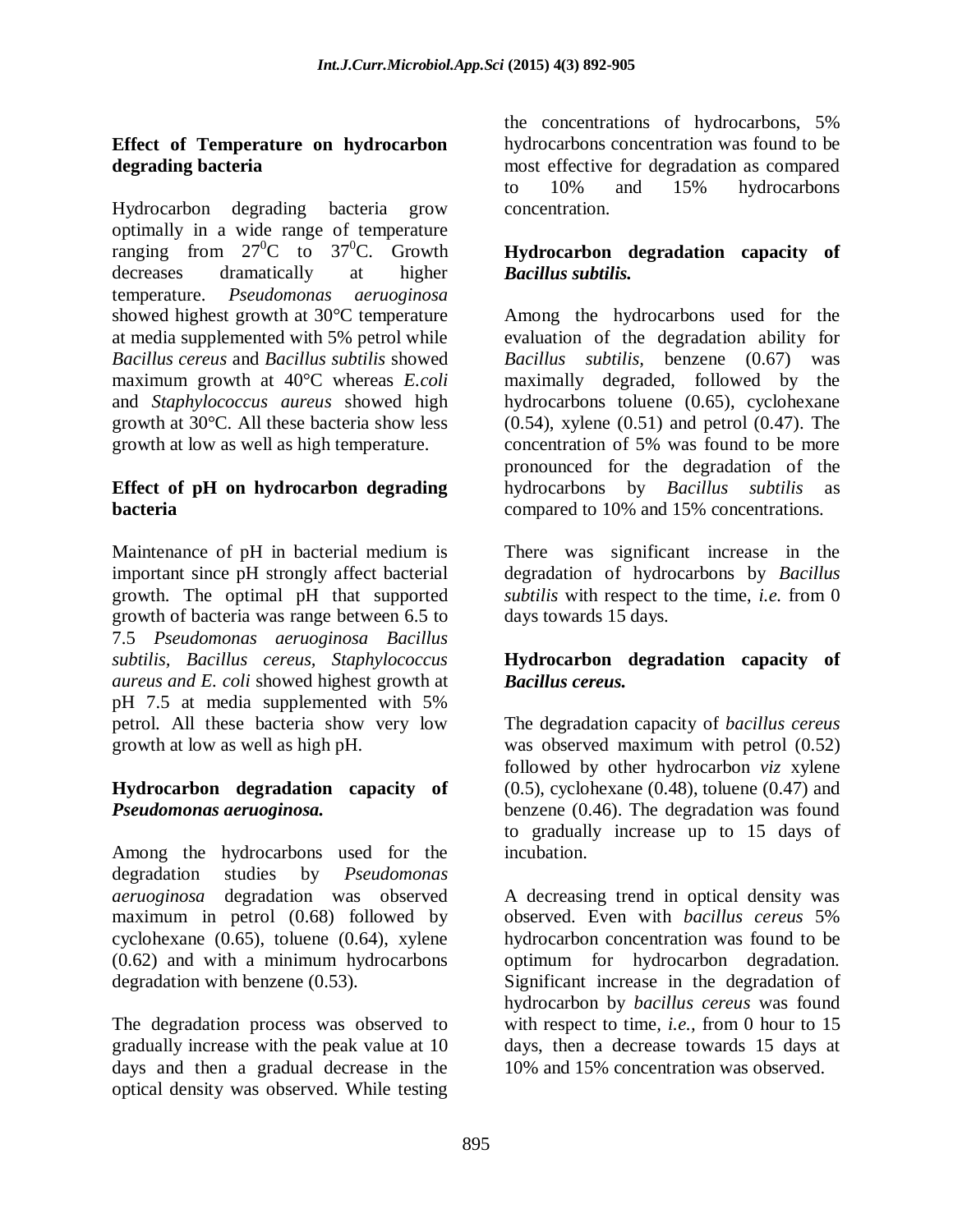### **Hydrocarbon degradation capacity of**  *E.coli*

The degradation capacity of *E.coli* was observed maximum with cyclohexane (0.49) followed by other hydrocarbon *viz* petrol (0.43), toluene (0.43), xylene (0.42) and benzene (0.41). A decreasing trend in optical density was observed. Even with *E.coli 5*% hydrocarbon concentration was found to be optimum for hydrocarbon degradation at 10 days. Significant increase in the degradation of hydrocarbon by *E.coli was* found with respect to time*, i.e.,* from 0 hour to 15 days, then a decrease towards 15 days at 10% and 15% concentration was observed.

### **Hydrocarbon degradation capacity of**  *Staphylococcus aureus.*

Among the hydrocarbons used for the degradation studies by S*taphylococcus aureus* degradation was observed maximum in petrol (0.39) followed by xylene (0.35), benzene (0.34), cyclohexane (0.33) and toluene (0.26). While testing the concentrations of hydrocarbons, 10% hydrocarbons concentration was found to be most effective for degradation as compared to 5% and 15% hydrocarbons concentration. A significant increase in the degradation of Hydrocarbon by *Staphylococcus aureus* was observed with increase in time (*i.e.* from 0 days to 10 days) and a decrease at 15 days at 10% and 15% concentrations.

### **Summary and Conclusion**

For the investigation ten soil samples each from four different hydrocarbon contaminated sites were obtained and used for isolation and enumeration of bacteria after which the culturally different colonies were purified and screened for hydrocarbon utilization as sole source of carbon and

energy at 5% concentration of petrol. The isolate found positive for growth on screened plates were identified on the basis of cultural, morphological and biochemical analysis and were further assessed for their growth potential for selected hydrocarbons at varying concentrations (5%, 10%, and 15%) incubated for three different time intervals *i.e*. 5 days, 10 days, and 15 days. The present investigation revealed that indigenous bacterial population isolated from hydrocarbon contaminated sites could be used for *insitu* bioremediation purpose. A total of 20 positive isolates were obtained, out of which *Psuedomonas aeruginosa* showed maximum occurrence while *E. coli* and *Staphylococcus aureus* showed least occurrence. Analysis of temperature and pH optimization showed that all the bacterial species were most active at  $40^{\circ}$ C-50<sup>°</sup>C and pH 7.5 respectively. Upon analyzing the growth potential of isolates at different

concentration (5%, 10%, and 15%) of hydrocarbons and different time of incubation (5, 10 and 15 days) it was found that the bacterial species showed maximum growth at 15 days incubation and 5 % concentration and also at 10 days incubation

and 5 % concentration

The study highlighted the potential of bacterial population isolated from hydrocarbon contaminated soil for bioremediation of hydrocarbon polluted area, spills as it offers effective degradation of various fractions of hydrocarbons at wide range of concentration and time duration. Therefore, bioremediation of toxicant hydrocarbons in soil or spill have a better option of environmentally adopted microflora that effect detoxification and stabilization of processes of biological degradation with low economical expenses and of no danger for environment.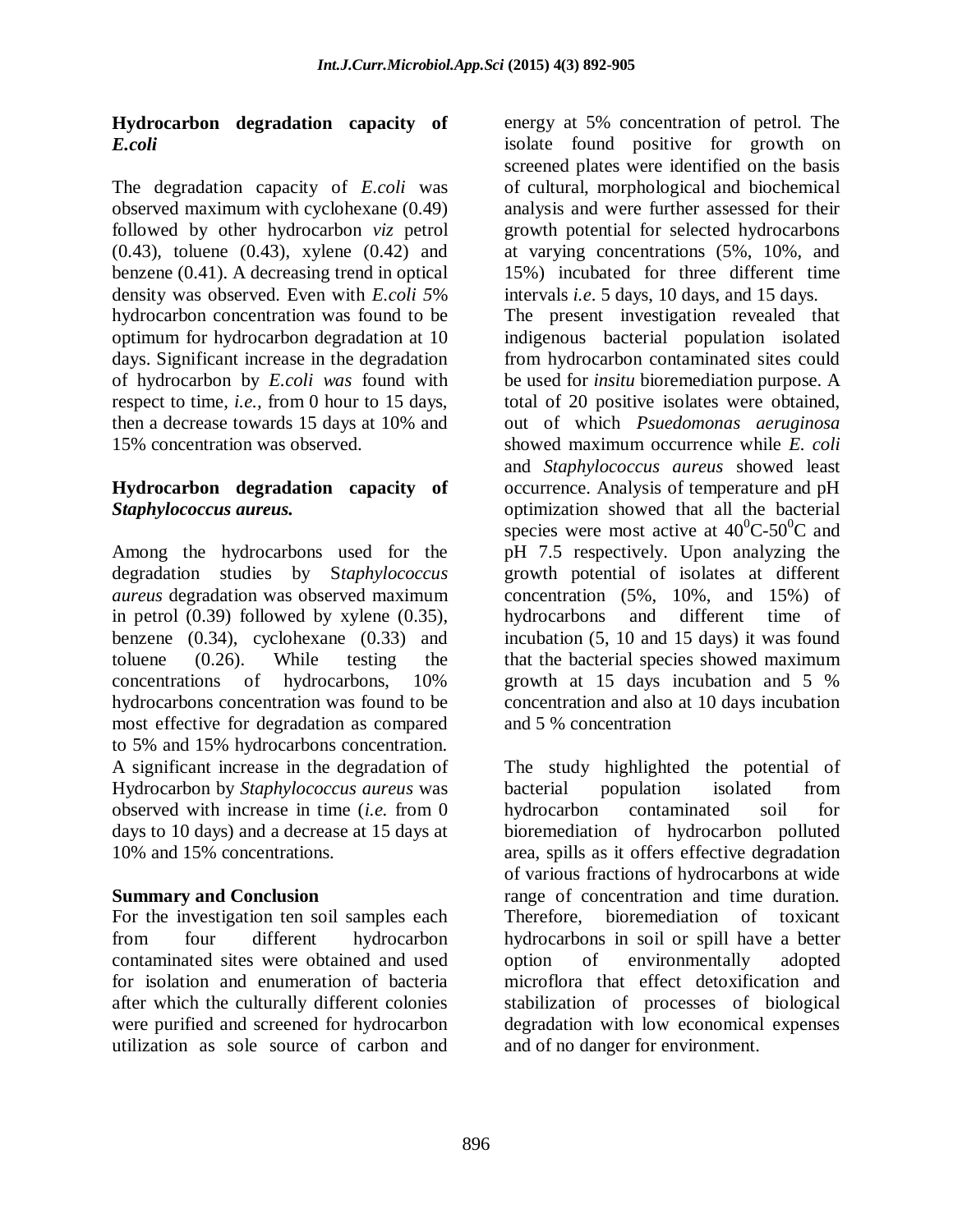| <b>Sample Sites</b>         | No of positive | <b>Individual Incidence</b>             |             |             |           |           |
|-----------------------------|----------------|-----------------------------------------|-------------|-------------|-----------|-----------|
| $n=40$                      | isolates       | P. aeruginosa   B. subtilis   B. cereus |             |             | E. coli   | S. aureus |
| <b>Mathura oil refinery</b> |                | 4(45%)                                  | $2(22.2\%)$ | $1(11.1\%)$ | $1(11\%)$ | $1(11\%)$ |
| $(n=10)$                    |                |                                         |             |             |           |           |
| <b>Barauni oil refinery</b> | 6              | 2(33.3%)                                | $3(50\%)$   | $1(16.6\%)$ | $0(0\%)$  | $0(0\%)$  |
| $(n=10)$                    |                |                                         |             |             |           |           |
| Haldia oil refinery         |                | $2(50\%)$                               | 1(25%)      | 1(25%)      | $0(0\%)$  | $0(0\%)$  |
| $(n=10)$                    |                |                                         |             |             |           |           |
| Paradip oil refinery        |                | $1(100\%)$                              | $0(0\%)$    | $0(0\%)$    | $0(0\%)$  | $0(0\%)$  |
| $(n=10)$                    |                |                                         |             |             |           |           |
| Total sample (n=40)         | 20             | 9(45%)                                  | 6(30%)      | 3(15%)      | 1(5%)     | 1(5%)     |

## **Table.1** Incidence of hydrocarbon degrading bacteria

**Table 2:** Microbial distribution

| <b>Sample sites</b>  | Soil sample size Average cfu |              |
|----------------------|------------------------------|--------------|
|                      | $n=40$                       | $g/ml(10^6)$ |
| Mathura oil refinery | $n=10$                       | 4.26         |
| Barauni oil refinery | $n=10$                       | 3.4          |
| Haldia oil refinery  | $n=10$                       | 3.04         |
| Paradip oil refinery | $n=10$                       | 2.58         |

**Fig 1:** Effect of temperature on growth of bacteria at 5% petrol

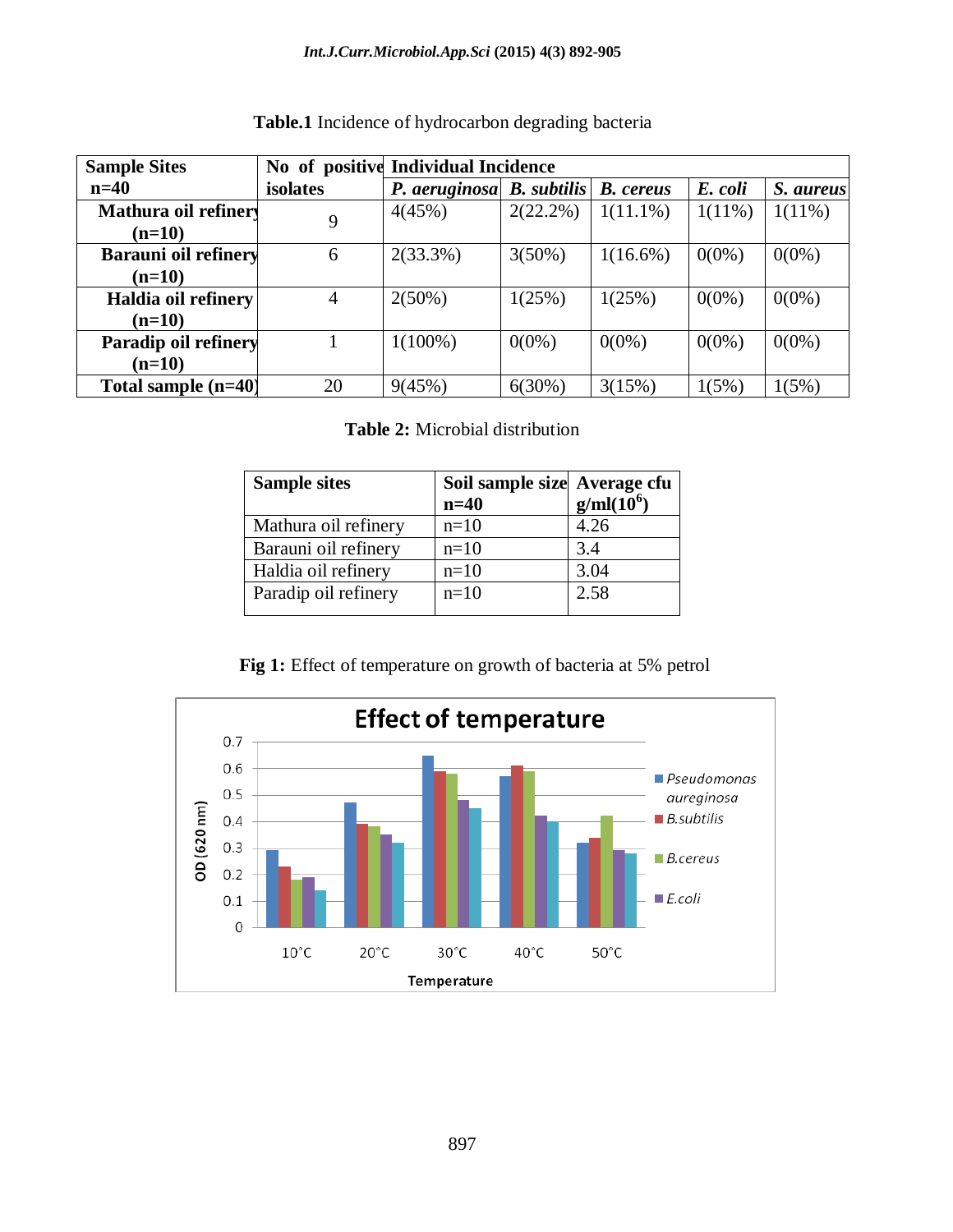|  | <b>Table 3: Biochemical chart</b> |  |
|--|-----------------------------------|--|
|--|-----------------------------------|--|

|                                                                                                                                                                                                                                                                                                                                                                                                                                                                                                                                                                                                                                                                                                                                                                                                                                                                                                                                                                 |              |                           |                             |                           | Hydrocarbon degrading bacteria from soil |                         |
|-----------------------------------------------------------------------------------------------------------------------------------------------------------------------------------------------------------------------------------------------------------------------------------------------------------------------------------------------------------------------------------------------------------------------------------------------------------------------------------------------------------------------------------------------------------------------------------------------------------------------------------------------------------------------------------------------------------------------------------------------------------------------------------------------------------------------------------------------------------------------------------------------------------------------------------------------------------------|--------------|---------------------------|-----------------------------|---------------------------|------------------------------------------|-------------------------|
|                                                                                                                                                                                                                                                                                                                                                                                                                                                                                                                                                                                                                                                                                                                                                                                                                                                                                                                                                                 |              | Pseudomonas<br>aeruginosa | <b>Bacillus</b><br>subtilis | <b>Bacillus</b><br>cereus | E. coli                                  | Saphylococcus<br>auries |
|                                                                                                                                                                                                                                                                                                                                                                                                                                                                                                                                                                                                                                                                                                                                                                                                                                                                                                                                                                 | Color        | White                     | Creamy<br>white             | White<br>waxy             | White                                    | Shiny yellow            |
|                                                                                                                                                                                                                                                                                                                                                                                                                                                                                                                                                                                                                                                                                                                                                                                                                                                                                                                                                                 | Margin       | Entire                    | Undulate                    | Undulate                  | Regular                                  | Entire                  |
|                                                                                                                                                                                                                                                                                                                                                                                                                                                                                                                                                                                                                                                                                                                                                                                                                                                                                                                                                                 | Elevation    | Flat                      | Unbonate                    | Flat                      | Convex                                   | Convex                  |
| morphology                                                                                                                                                                                                                                                                                                                                                                                                                                                                                                                                                                                                                                                                                                                                                                                                                                                                                                                                                      | Shape        | Irregular<br>large        | Circular<br>flat            | Irregular<br>large        | Circular<br>large                        | Circular                |
|                                                                                                                                                                                                                                                                                                                                                                                                                                                                                                                                                                                                                                                                                                                                                                                                                                                                                                                                                                 | Opacity      | Opaque                    | opaque                      | Opaque                    | Glistening                               | Opaque                  |
|                                                                                                                                                                                                                                                                                                                                                                                                                                                                                                                                                                                                                                                                                                                                                                                                                                                                                                                                                                 | Pigmentation | Blue-green                | N <sub>o</sub>              | N <sub>o</sub>            | $\rm No$                                 | Golden yellow           |
|                                                                                                                                                                                                                                                                                                                                                                                                                                                                                                                                                                                                                                                                                                                                                                                                                                                                                                                                                                 | Glucose      |                           | $+ A$                       | $+ A$                     | $+ AG$                                   | $+ A$                   |
|                                                                                                                                                                                                                                                                                                                                                                                                                                                                                                                                                                                                                                                                                                                                                                                                                                                                                                                                                                 | Sucrose      |                           | $+ A$                       | $+ A$                     | $+ A$                                    | $+ A$                   |
| <b>Characteristics</b><br>Colony<br>Smooth<br>Mannose<br>Carbon<br>$^{+}$<br>$^{+}$<br>$\boldsymbol{+}$<br>source<br>Xylose<br>$\qquad \qquad +$<br>$\boldsymbol{+}$<br>Arabinose<br>$\ddot{}$<br>$^{+}$<br>$+ AG$<br>Lactose<br>Gram stain<br>$^{+}$<br>reaction<br><b>Cell</b><br>$^{+}$<br>Cylindrical<br>Rods<br>Rods<br>Rods<br>morphology<br>Cell shape<br>rods<br>Oxidase test<br>$\boldsymbol{+}$<br>$\boldsymbol{+}$<br>$^+$<br>Catalase test<br>$\qquad \qquad +$<br>$\! + \!$<br><b>Starch</b><br>$^{+}$<br>hydrolysis test<br>M.R<br>$\qquad \qquad +$<br>V.P<br>Indole test<br>$\ddot{}$<br>Citrate<br>utilization test<br><b>Biochemical</b><br>characteristics<br>Gelatin<br>$\boldsymbol{+}$<br>$\boldsymbol{+}$<br>$+$<br>liquefication<br>Lipid<br>$^{+}$<br>Hydrolysis<br>—<br>H <sub>2</sub> S Reduction<br>$\qquad \qquad -$<br>$\qquad \qquad -$<br>—<br>Nitrate<br>$+$<br>$^{+}$<br>$+$<br>$^{+}$<br>Reduction<br><b>Urease Activity</b> |              |                           |                             |                           | $\! + \!$                                |                         |
|                                                                                                                                                                                                                                                                                                                                                                                                                                                                                                                                                                                                                                                                                                                                                                                                                                                                                                                                                                 |              |                           |                             |                           |                                          |                         |
|                                                                                                                                                                                                                                                                                                                                                                                                                                                                                                                                                                                                                                                                                                                                                                                                                                                                                                                                                                 |              |                           |                             |                           |                                          |                         |
|                                                                                                                                                                                                                                                                                                                                                                                                                                                                                                                                                                                                                                                                                                                                                                                                                                                                                                                                                                 |              |                           | $+ A$                       |                           |                                          |                         |
|                                                                                                                                                                                                                                                                                                                                                                                                                                                                                                                                                                                                                                                                                                                                                                                                                                                                                                                                                                 |              |                           |                             |                           |                                          |                         |
|                                                                                                                                                                                                                                                                                                                                                                                                                                                                                                                                                                                                                                                                                                                                                                                                                                                                                                                                                                 |              |                           |                             |                           |                                          | $^{+}$                  |
|                                                                                                                                                                                                                                                                                                                                                                                                                                                                                                                                                                                                                                                                                                                                                                                                                                                                                                                                                                 |              |                           |                             |                           |                                          | Coccus                  |
|                                                                                                                                                                                                                                                                                                                                                                                                                                                                                                                                                                                                                                                                                                                                                                                                                                                                                                                                                                 |              |                           |                             |                           |                                          |                         |
|                                                                                                                                                                                                                                                                                                                                                                                                                                                                                                                                                                                                                                                                                                                                                                                                                                                                                                                                                                 |              |                           |                             |                           |                                          | $^{+}$                  |
|                                                                                                                                                                                                                                                                                                                                                                                                                                                                                                                                                                                                                                                                                                                                                                                                                                                                                                                                                                 |              |                           |                             |                           |                                          |                         |
|                                                                                                                                                                                                                                                                                                                                                                                                                                                                                                                                                                                                                                                                                                                                                                                                                                                                                                                                                                 |              |                           |                             |                           |                                          |                         |
|                                                                                                                                                                                                                                                                                                                                                                                                                                                                                                                                                                                                                                                                                                                                                                                                                                                                                                                                                                 |              |                           |                             |                           |                                          | $^{+}$                  |
|                                                                                                                                                                                                                                                                                                                                                                                                                                                                                                                                                                                                                                                                                                                                                                                                                                                                                                                                                                 |              |                           |                             |                           |                                          |                         |
|                                                                                                                                                                                                                                                                                                                                                                                                                                                                                                                                                                                                                                                                                                                                                                                                                                                                                                                                                                 |              |                           |                             |                           |                                          |                         |
|                                                                                                                                                                                                                                                                                                                                                                                                                                                                                                                                                                                                                                                                                                                                                                                                                                                                                                                                                                 |              |                           |                             |                           |                                          |                         |
|                                                                                                                                                                                                                                                                                                                                                                                                                                                                                                                                                                                                                                                                                                                                                                                                                                                                                                                                                                 |              |                           |                             |                           |                                          |                         |
|                                                                                                                                                                                                                                                                                                                                                                                                                                                                                                                                                                                                                                                                                                                                                                                                                                                                                                                                                                 |              |                           |                             |                           |                                          | $\boldsymbol{+}$        |
|                                                                                                                                                                                                                                                                                                                                                                                                                                                                                                                                                                                                                                                                                                                                                                                                                                                                                                                                                                 |              |                           |                             |                           |                                          | $\boldsymbol{+}$        |
|                                                                                                                                                                                                                                                                                                                                                                                                                                                                                                                                                                                                                                                                                                                                                                                                                                                                                                                                                                 |              |                           |                             |                           |                                          |                         |
|                                                                                                                                                                                                                                                                                                                                                                                                                                                                                                                                                                                                                                                                                                                                                                                                                                                                                                                                                                 |              |                           |                             |                           |                                          |                         |
|                                                                                                                                                                                                                                                                                                                                                                                                                                                                                                                                                                                                                                                                                                                                                                                                                                                                                                                                                                 |              |                           |                             |                           |                                          |                         |

 $A = Acid$ ,  $AG = Acid$  with gas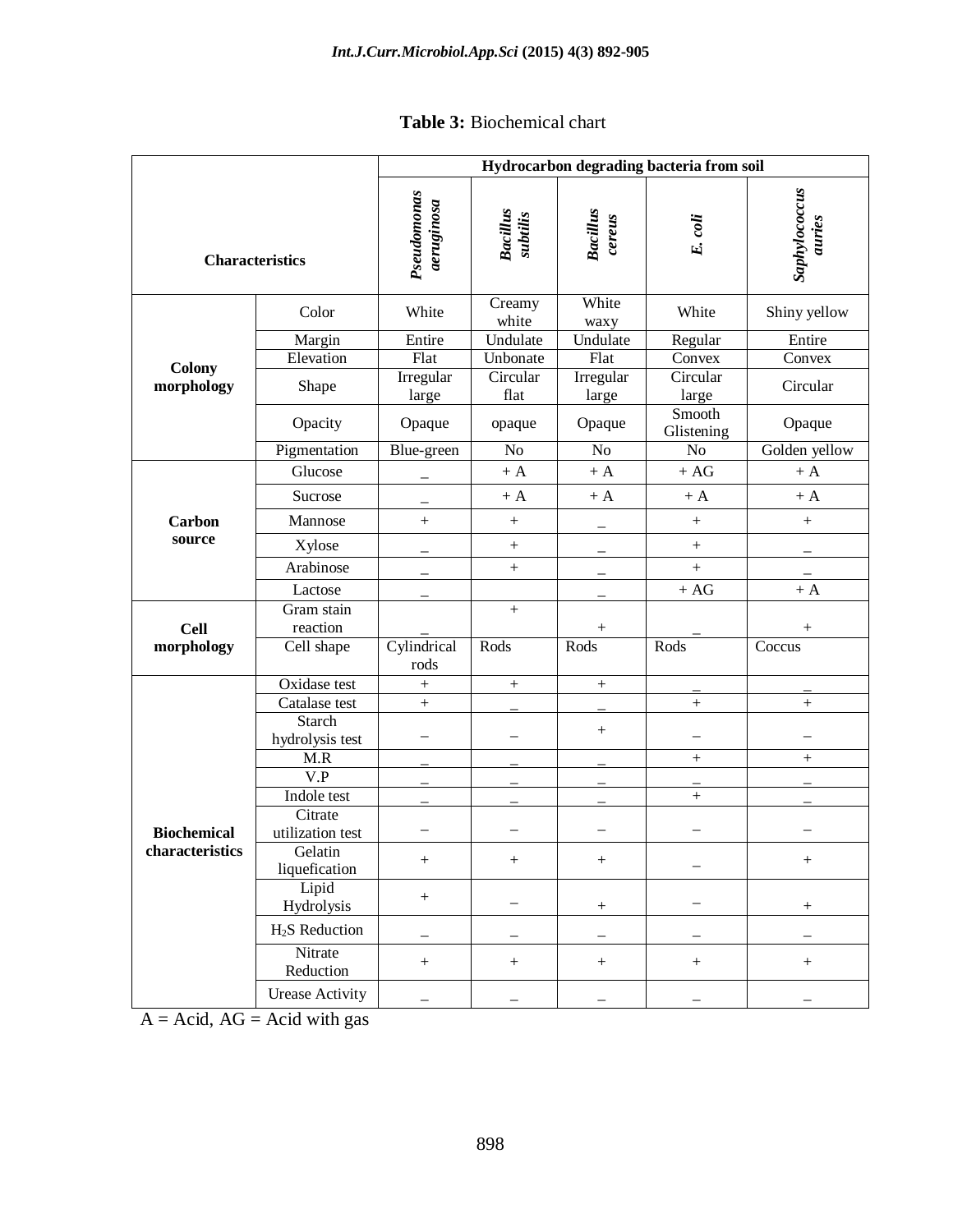#### *Int.J.Curr.Microbiol.App.Sci* **(2015) 4(3) 892-905**

| <b>Temperature</b> | $10^{\circ}$ C | $20^{\circ}$ C | $30^{\circ}$ C | $40^{\circ}$ C | $50^{\circ}$ C |
|--------------------|----------------|----------------|----------------|----------------|----------------|
| P. aeruginosa      | 0.29           | 0.47           | 0.65           | 0.57           | 0.32           |
| B. subtilis        | 0.23           | 0.39           | 0.59           | 0.61           | 0.34           |
| B. cereus          | 0.18           | 0.38           | 0.58           | 0.59           | 0.42           |
| E. coli            | 0.19           | 0.35           | 0.48           | 0.42           | 0.29           |
| S. aureus          | 0.14           | 0.32           | 0.45           | 0.40           | 0.28           |

|  | Table 4: Effect of temperature on growth of bacteria in 5% petrol |  |  |  |
|--|-------------------------------------------------------------------|--|--|--|
|  |                                                                   |  |  |  |

| pH                     | 5.5  | 6.5  | 7.5  | 8.5  |      |  |  |
|------------------------|------|------|------|------|------|--|--|
| Pseudomonas aeruginosa | 0.43 | 0.58 | 0.65 | 0.38 | 0.2  |  |  |
| B. subtilis            | 0.48 | 0.56 | 0.64 | 0.32 | 0.10 |  |  |
| B. cereus              | 0.45 | 0.50 | 0.62 | 0.30 | 0.14 |  |  |
| E. coli                | 0.3  | 0.45 | 0.59 | 0.42 | 0.18 |  |  |
| S. aureus              | 0.28 | 0.43 | 0.58 | 0.48 | 0.19 |  |  |

**Table 5:** Effect of pH on growth of bacteria at 5% petrol





**Table 6:** Hydrocarbon degrading ability of *Pseudomonas aeruginosa*

|             |      | $0 \, \text{days}$ |      |      | 5 days |      | 10 days |      |      | 15 days |      |      |
|-------------|------|--------------------|------|------|--------|------|---------|------|------|---------|------|------|
|             | 5%   | 10%                | 15%  | 5%   | 10%    | 15%  | 5%      | 10%  | 15%  | 5%      | 10%  | 15%  |
| Petrol      | 0.02 | 0.05               | 0.06 | 0.52 | 0.29   | 0.3  | 0.67    | 0.57 | 0.39 | 0.68    | 0.51 | 0.44 |
| Benzene     | 0.01 | 0.04               | 0.06 | 0.39 | 0.48   | 0.39 | 0.49    | 0.52 | 0.43 | 0.53    | 0.50 | 0.45 |
| Toluene     | 0.02 | 0.04               | 0.06 | 0.57 | 0.49   | 0.36 | 0.59    | 0.56 | 0.46 | 0.64    | 0.59 | 0.42 |
| Xylene      | 0.02 | 0.04               | 0.06 | 0.5  | 0.41   | 0.25 | 0.59    | 0.49 | 0.45 | 0.62    | 0.57 | 0.42 |
| Cyclohexane | 0.02 | 0.04               | 0.05 | 0.59 | 0.46   | 0.45 | 0.64    | 0.48 | 0.48 | 0.65    | 0.53 | 0.54 |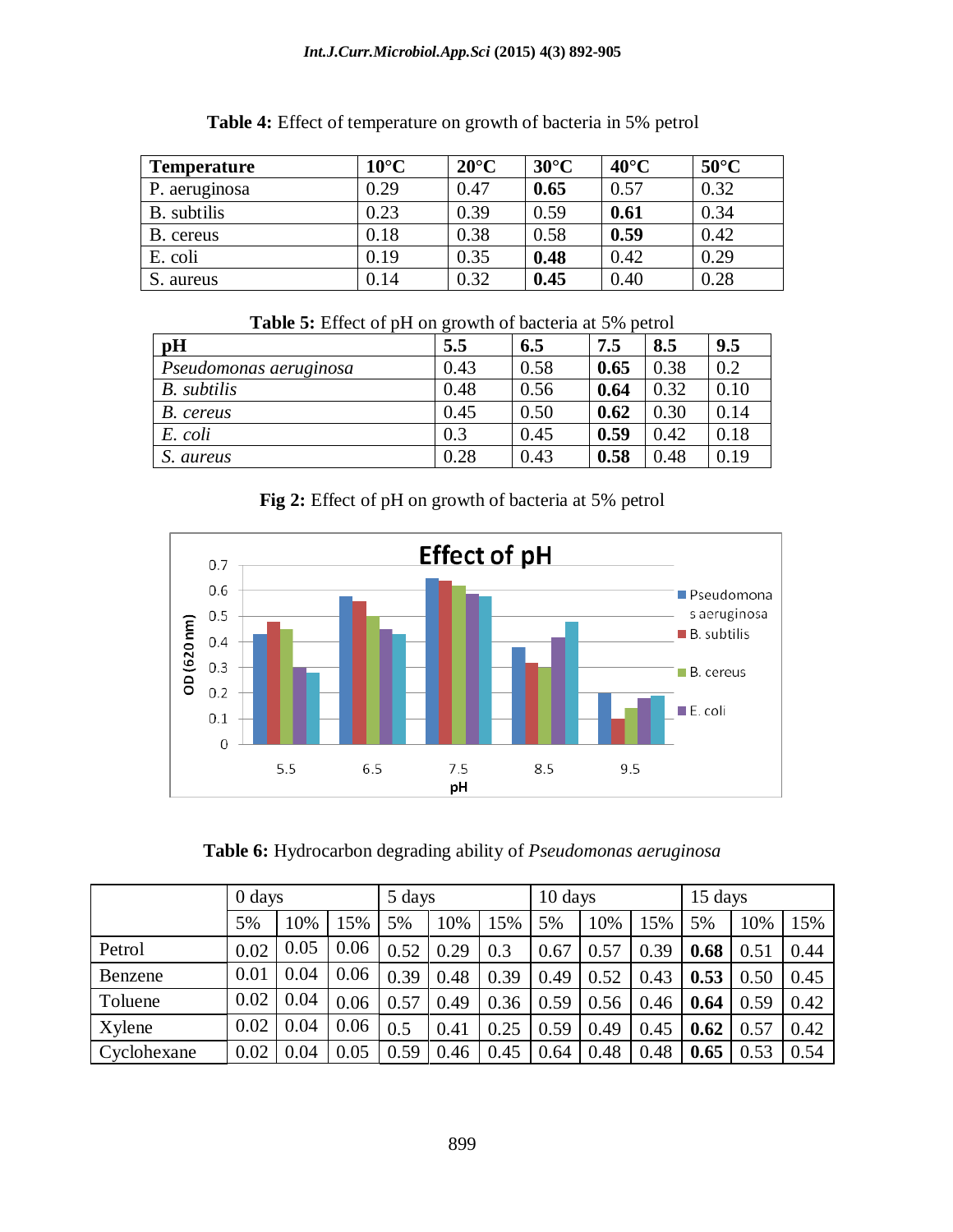

**Fig 3:** Hydrocarbon degradation ability of *Psuedomonas aeruginosa*

**Table 7:** Hydrocarbon degrading ability of *Bacillus subtilis*

|             | $0$ days |      |      | 5 days |      |      | 10 days |      |      | 15 days |      |      |
|-------------|----------|------|------|--------|------|------|---------|------|------|---------|------|------|
|             | 5%       | 10%  | 15%  | 5%     | 10%  | 15%  | 5%      | 10%  | 15%  | 5%      | 10%  | 15%  |
| Petrol      | 0.03     | 0.04 | 0.06 | 0.39   | 0.42 | 0.19 | 0.46    | 0.46 | 0.27 | 0.44    | 0.47 | 0.28 |
| Benzene     | 0.01     | 0.04 | 0.06 | 0.50   | 0.36 | 0.15 | 0.67    | 0.42 | 0.23 | 0.62    | 0.44 | 0.24 |
| Toluene     | 0.01     | 0.03 | 0.05 | 0.58   | 0.44 | 0.28 | 0.63    | 0.50 | 0.34 | 0.65    | 0.43 | 0.31 |
| Xylene      | 0.02     | 0.03 | 0.05 | 0.41   | 0.43 | 0.35 | 0.48    | 0.48 | 0.38 | 0.51    | 0.50 | 0.39 |
| Cyclohexane | 0.02     | 0.04 | 0.05 | 0.45   | 0.37 | 0.30 | 0.54    | 0.39 | 0.33 | 0.52    | 0.40 | 0.35 |

**Fig 4:** Hydrocarbon degradation ability of *Bacillus subtilis*

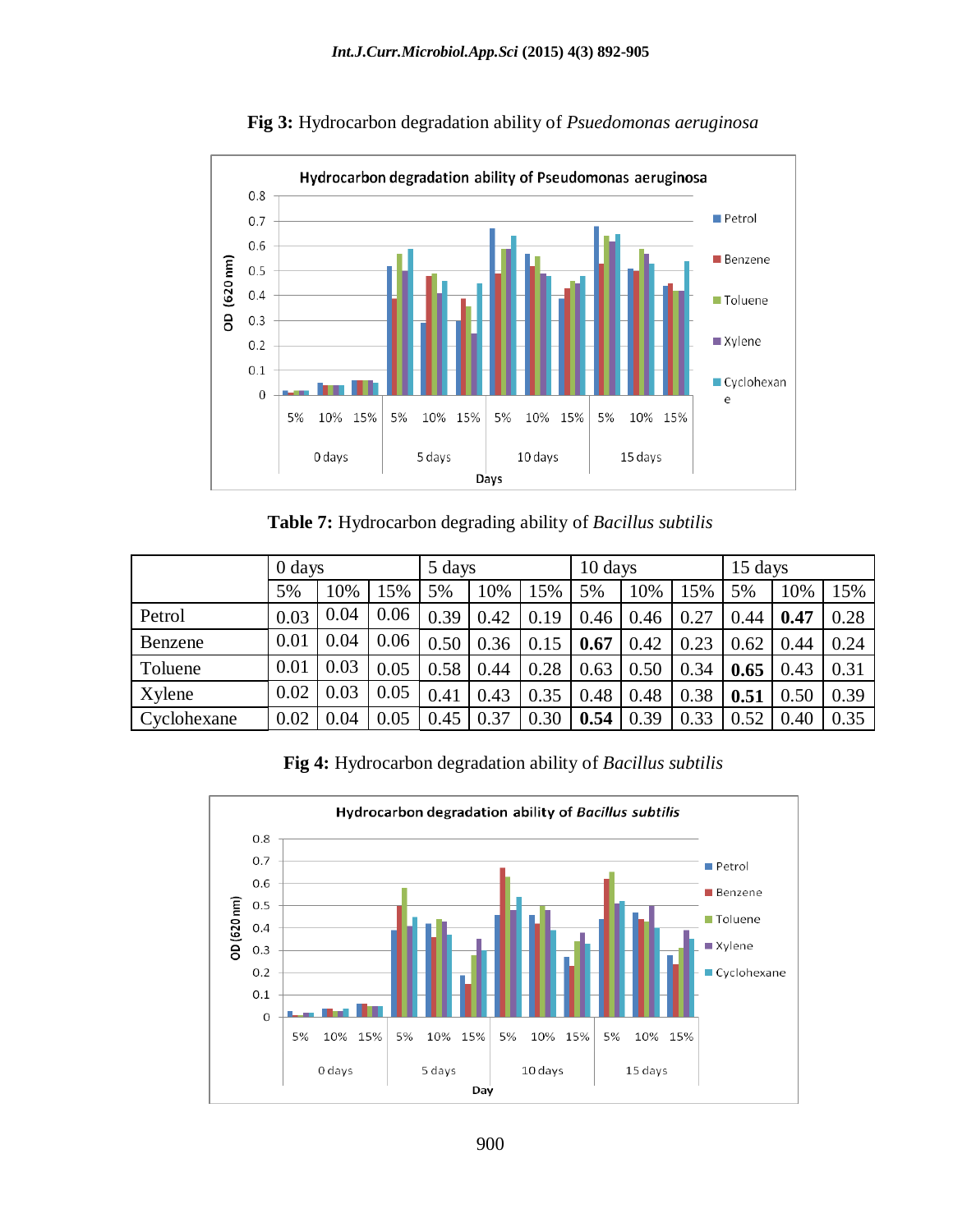|                 | $0$ days |            |            | 5 days   |            |            | 10 days  |            |            | 15 days               |            |            |
|-----------------|----------|------------|------------|----------|------------|------------|----------|------------|------------|-----------------------|------------|------------|
|                 | 5%       | 10<br>$\%$ | 15<br>$\%$ | 5%       | 10<br>$\%$ | 15<br>$\%$ | 5%       | 10<br>$\%$ | 15<br>$\%$ | 5%                    | 10<br>$\%$ | 15<br>$\%$ |
| Petrol          | 0.0<br>3 | 0.04       | 0.05       | 0.4      | 0.43       | 0.34       | 0.4<br>9 | 0.48       | 0.38       | 0.5<br>2              | 0.5        | 0.44       |
| Benzene         | 0.0<br>2 | 0.04       | 0.06       | 0.3      | 0.27       | 0.05       | 0.4<br>3 | 0.35       | 0.21       | 0.4<br>6              | 0.43       | 0.26       |
| Toluene         | 0.0<br>2 | 0.05       | 0.06       | 0.3<br>2 | 0.28       | 0.1        | 0.4<br>7 | 0.34       | 0.18       | 0.4<br>$\overline{4}$ | 0.27       | 0.22       |
| Xylene          | 0.0<br>2 | 0.05       | 0.06       | 0.3      | 0.28       | 0.06       | 0.4<br>9 | 0.37       | 0.16       | 0.5                   | 0.29       | 0.34       |
| Cyclohexan<br>e | 0.0<br>3 | 0.04       | 0.05       | 0.3<br>7 | 0.4        | 0.24       | 0.4<br>4 | 0.44       | 0.31       | 0.4<br>8              | 0.46       | 0.3        |

**Table 8:** Hydrocarbon degrading ability of *Bacillus cereus*

**Fig 5:** Hydrocarbon degradation ability of *Bacillus cereus*



**Table 9:** Hydrocarbon degrading ability of *E. coli*

|             |      | $0 \, \text{days}$ |      |      | 5 days |      | 10 days |      |      | 15 days |      |      |
|-------------|------|--------------------|------|------|--------|------|---------|------|------|---------|------|------|
|             | 5%   | 10%                | 15%  | 5%   | 10%    | 15%  | 5%      | 10%  | 15%  | 5%      | 10%  | 15%  |
| Petrol      | 0.02 | 0.04               | 0.06 | 0.41 | 0.28   | 0.11 | 0.43    | 0.31 | 0.17 | 0.36    | 0.22 | 0.20 |
| Benzene     | 0.02 | 0.04               | .05  | 0.37 | 0.29   | 0.18 | 0.39    | 0.29 | 0.22 | 0.41    | 0.24 | 0.25 |
| Toluene     | 0.02 | 0.03               | 0.04 | 0.38 | 0.35   | 0.18 | 0.43    | 0.37 | 0.26 | 0.41    | 0.29 | 0.29 |
| Xylene      | 0.02 | 0.04               | 0.05 | 0.37 | 0.26   | 0.22 | 0.42    | 0.30 | 0.25 | 0.35    | 0.29 | 0.29 |
| Cyclohexane | .02  | .04                | .06  | 0.36 | 0.22   | 0.21 | 0.49    | 0.35 | 0.20 | 0.44    | 0.42 | 0.31 |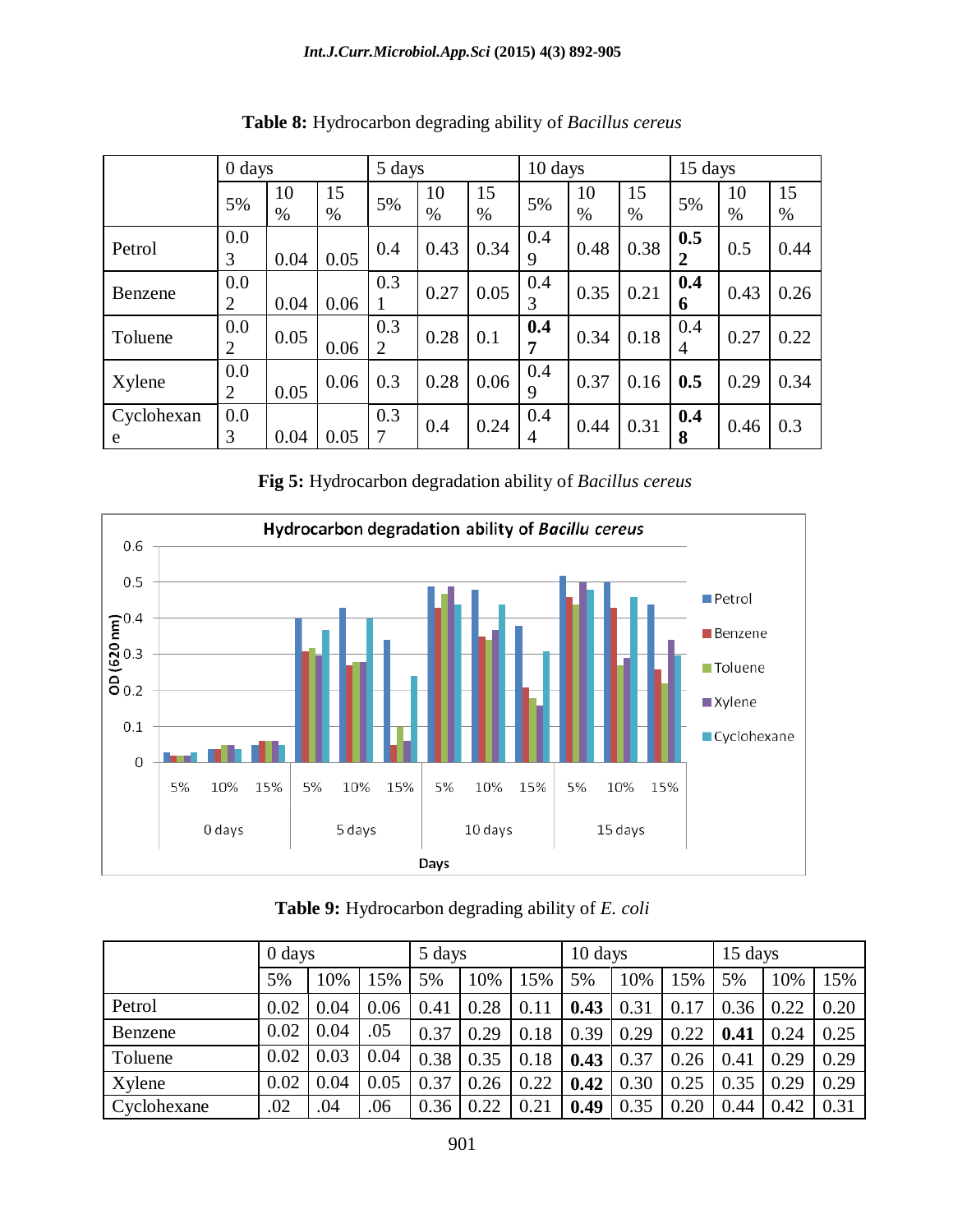*Int.J.Curr.Microbiol.App.Sci* **(2015) 4(3) 892-905**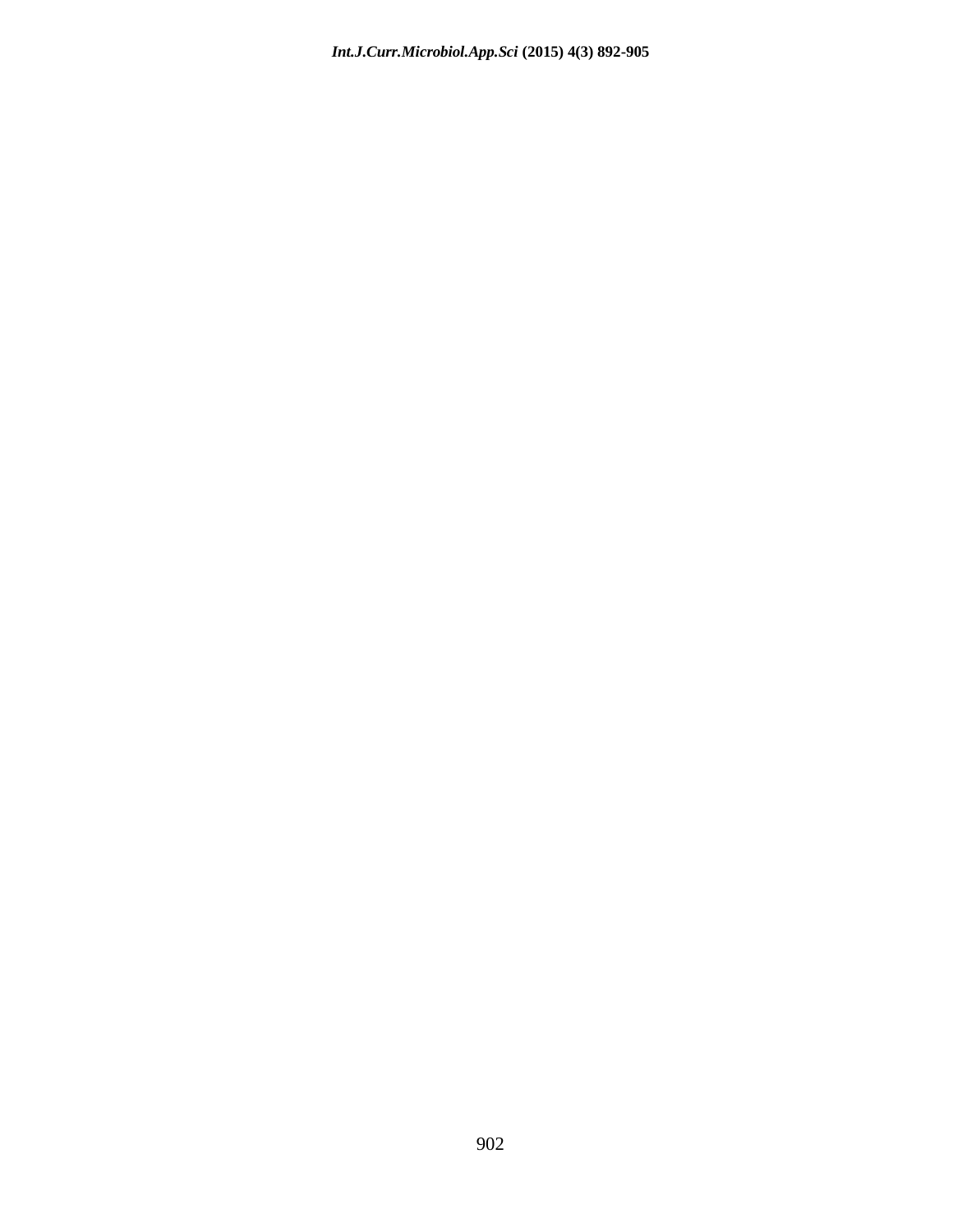

### **Fig 6:** Hydrocarbon degradation ability of *E. coli*

**Table 10:** Hydrocarbon degrading ability of *Staphylococcus aureus*

|             |      | $0$ days |      |      | 5 days |      |      | 10 days<br>15 days |      |      |      |      |
|-------------|------|----------|------|------|--------|------|------|--------------------|------|------|------|------|
|             | 5%   | 10%      | 15%  | 5%   | 10%    | 15%  | 5%   | 10%                | 15%  | 5%   | 10%  | 15%  |
| Petrol      | 0.02 | 0.03     | 0.04 | 0.2  | 0.26   | 0.08 | 0.25 | 0.39               | 0.19 | 0.27 | 0.21 | 0.15 |
| Benzene     | 0.01 | 0.02     | 0.05 | 0.22 | 0.24   | 0.1  | 0.27 | 0.34               | 0.08 | 0.33 | 0.24 | 0.11 |
| Toluene     | 0.02 | $0.03\,$ | 0.04 | 0.14 | 0.19   | 0.05 | 0.26 | 0.23               | 0.09 | 0.2  | 0.05 | -0   |
| Xylene      | 0.02 | .04      | 0.05 | 0.16 | 0.03   | 0.07 | 0.24 |                    | 0.02 | 0.35 | 0.21 | 0.17 |
| Cyclohexane | 0.02 | 0.03     | 0.04 | 0.03 | 0.06   | 0.12 | 0.28 | 0.29               | 0.09 | 0.33 | 0.2  | 0.26 |

**Fig 7:** Hydrocarbon degradation ability of *Staphylococcus aureus*

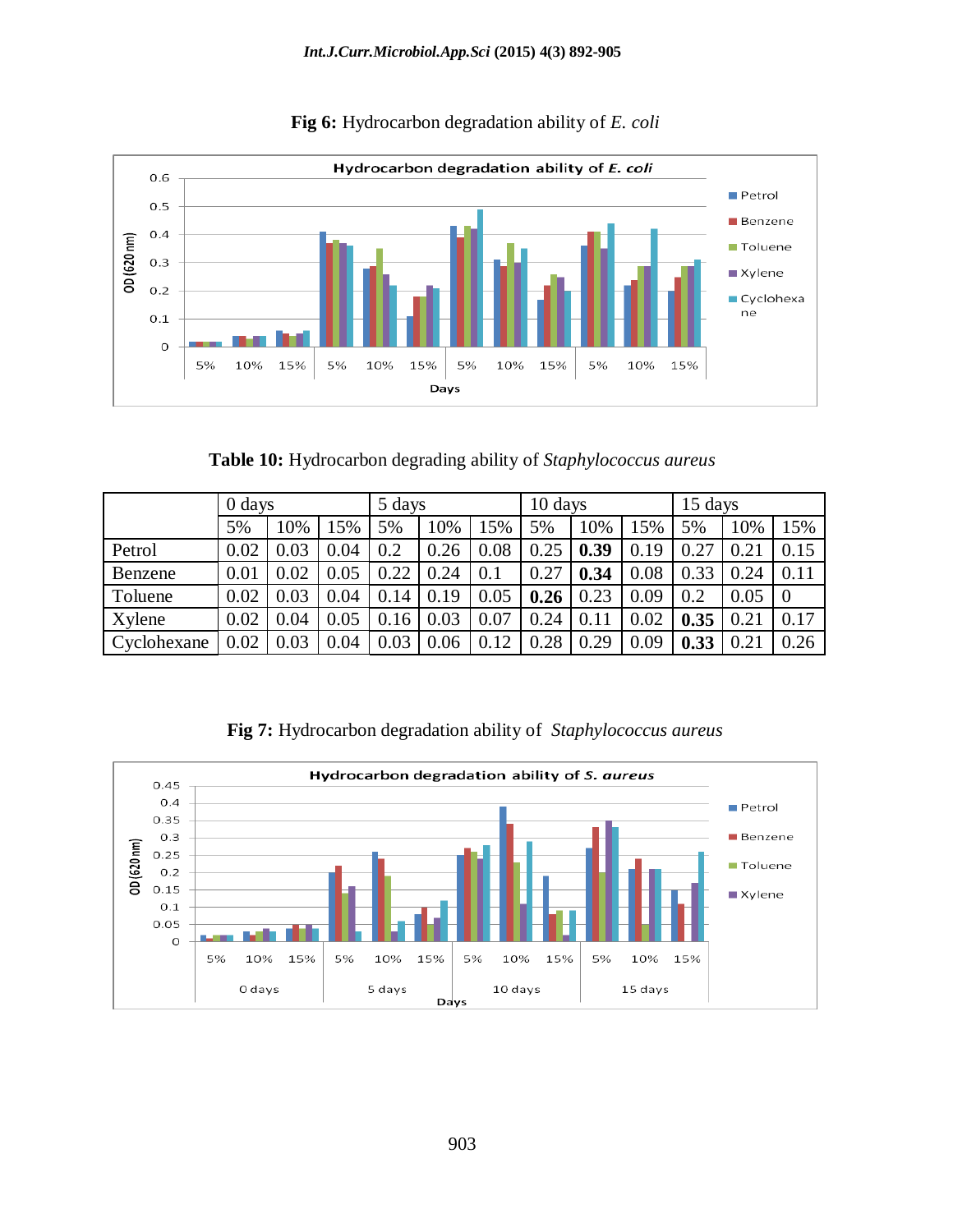### **References**

- Adeline, S. Y., Ting Carol, H. C. and Tan and Aw, C. S. 2009. Hydrocarbondegradation by isolate Pseudomonas lundensis UTARFPE2. Malaysian Journal of Microbiology. 5: 104-108.
- Boboye, B., Olukunle, O. F. and Adetuyi, F. C. 2010.Degradative activity of bacteria isolated from hydrocarbon-polluted site in Ilaje, Ondo State, Nigeria. African J. Microbio. Res. 4:2484-2491.
- Brooijmans, R. J. W., Pastink, M. I. and Siezen, R. J. 2009. Hydrocarbondegrading bacteria: the oil-spill clean-up Crew. Microbial Biotechnology. 2:587– 594.
- Cerniglia CE (1992). Biodegradation of polycyclic aromatic hydrocarbons. pp. 351-368In E. Rosenberg (ed.), Microorganisms to combat pollution. Kluwer Academic Publishers, Dordrecht, the Netherlands.
- Das, N. and Chandran, P. 2011.Microbial Degradation of Petroleum Hydrocarbon Contaminants: An Overview. SAGE-Hindawi Access to Research Biotechnology Research International.
- Desche Anes, Lafrance LP, Villeneuve JP and Samson R (1996). Adding sodium dodecyl sulfate and Pseudomonas aeruginosa UG2 biosurfactants inhibits polycyclic aromatic hydrocarbon biodegradation in a weathered creosotecontaminated soil. Applied Microbiology and Biotechnology 46(5- 6) 638-646.
- Dubey, R. C. 2009. A text book of Biotechnology. S. Chand and Company Ltd. Ram Nagar, New Delhi – 110055.
- Heitkamp MA and Cerniglia CE (1987). The effects of chemical structure and exposure on the microbial degradation of polycyclic aromatic hydrocarbons in freshwater and estuarine ecosystems

Environmental Toxicology and Chemistry 6(7) 535-546

- Hinchee, E. R. and Kitte, A. J. 1995.Applied Bioremediation of Petroleum Hydrocarbons. Columbus (OH): Battelle Press.
- Holt JG, Krieg NR, Sneath PHA,Stanley JT, WilliamST. Bergey's Manual of Determinative Bacteriology. Baltimore, USA: Williamand Wilkins. 1994.
- Jyothi, K., Surendra Babu, K., Nancy Clara, K. and Kashyap, A. 2012. Identification and Isolation of Hydrocarbon Degrading Bacteria by Molecular Characterization. Helix. 2:105-111.
- Lal B, Sharma MP, Bhattacharya D and Krishnan S (2004). Assessment of intra species diversity among strains of Acinobacter baumannii isolated from sites contaminated with petroleum hydrocarbons. Canadian Journal of Microbiology 50(6) 405-414.
- Leahy, J. G. and Colwell, R. R. 1990.Microbial degradation of hydrocarbons in the environment. Microbiol. Reviews. 54: 305-315.
- Lee SD and Grant L (1981). Health and ecological assessment of polynuclear aromatic hydrocarbons. Pathotox Publishers, Inc., Park Forest South, Ill.
- Pathak H, Jain PK, Jaroli DP and Lowry ML (2008). Degradation of Phenanthrene and Anthracene by Pseudomonas Strain, Isolated From Coastal Area. Bioremediation Journal 12(2) 111-116.
- Rahman, K. S. M., Rahman, T., Lakshmana P. P. and Banat. I. M. 2002, Occurrence of crude oil degrading bacteria in gasoline and diesel station soils. *Journal of Basic Microbiology.* 42(4): 284-291.
- Ratajczak, A., Geißdo¨ rfer, W. and Hillen, W. 1998.Expression of alkane hydroxylase from Acinetobactersp. strain ADP1 is induced by a broad range of n-alkanes and requires the